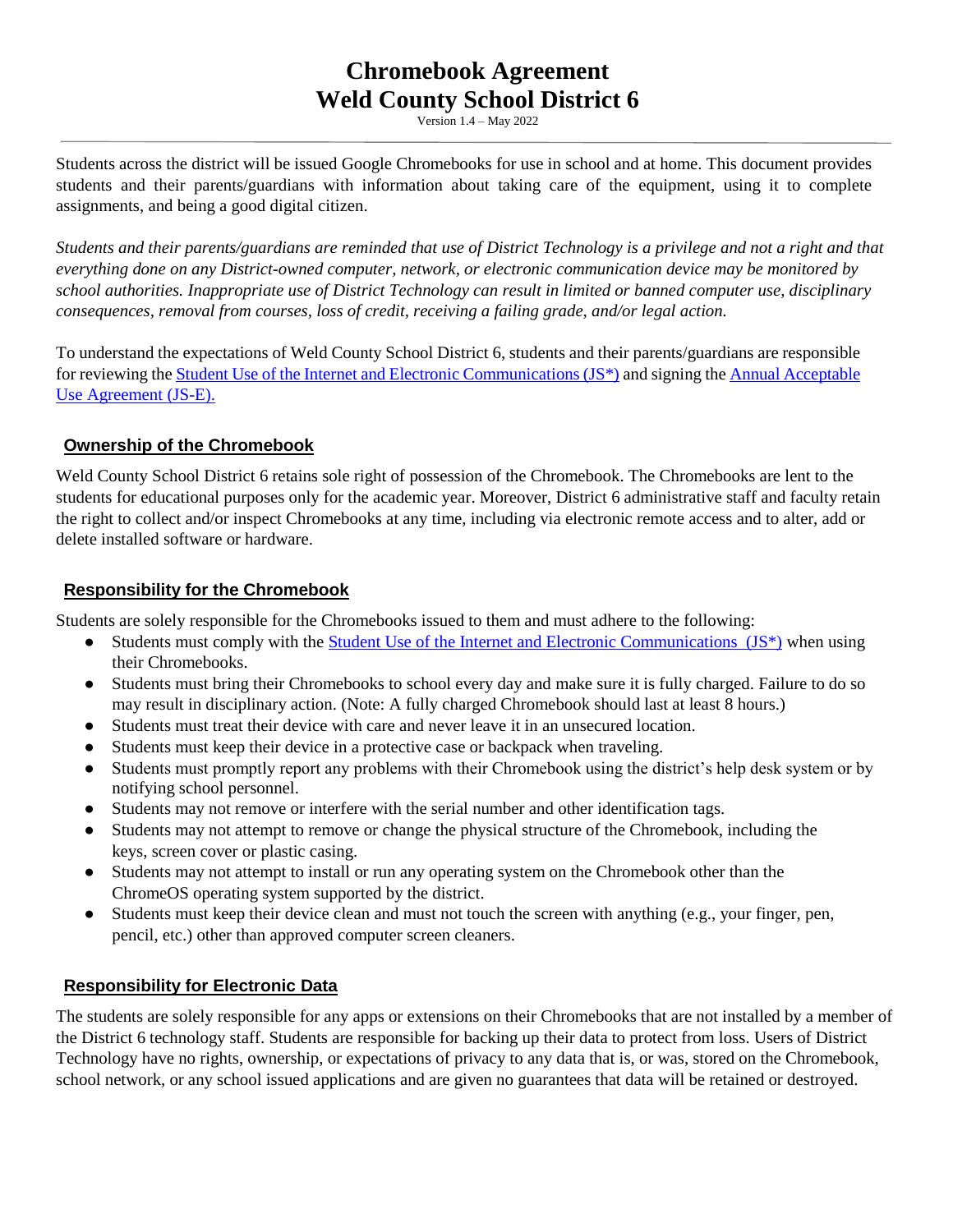# **Chromebook Agreement Weld County School District 6**

Version 1.4 – May 2022

## **Digital Citizenship**

Students must follow the six conditions of being a good digital citizen:

- 1. **Respect Yourself.** I will show respect for myself through my actions. I will select online names that are appropriate, I will consider the information and images that I post online. I will consider what personal information about my life, experiences, experimentation or relationships I post. I will not be obscene.
- 2. **Protect Yourself**. I will ensure that the information, images and materials I post online will not put me at risk. I will not publish my personal details, contact details or a schedule of my activities. I will report any attacks or inappropriate behavior directed at me. I will protect passwords, accounts and resources.
- 3. **Respect Others**. I will show respect to others. I will not use electronic mediums to antagonize, bully, harass or stalk other people. I will show respect for other people in my choice of websites, I will not visit sites that are degrading, pornographic, racist or inappropriate. I will not abuse my rights of access and I will not enter other people's private spaces or areas.
- 4. **Protect Others**. I will protect others by reporting abuse, not forwarding inappropriate materials or communications; I will moderate unacceptable materials and conversations, and not visiting sites that are degrading, pornographic, racist or inappropriate.
- 5. **Respect Intellectual Property**. I will request permission to use resources. I will suitably cite any and all use of websites, books, media etc. I will acknowledge all primary sources. I will validate information. I will use and abide by the fair use rules.
- 6. **Protect Intellectual Property**. I will request to use the software and media others produce. I will use free and open source alternatives rather than pirating software. I will purchase, license and register all software. I will purchase my music and media, and refrain from distributing these in a manner that violates their licenses. I will act with integrity.

### **Copyright and File Sharing**

Students are required to follow all copyright laws around all media including text, images, programs, music, and video. Downloading, sharing, and posting online illegally obtained media is against the Student Use of the Internet and Electronic Communications policy.

### **Spare Equipment and Lending**

If a student's Chromebook is inoperable, the school has a limited number of spare devices for use while the student's Chromebook is repaired or replaced. This agreement remains in effect for loaner computers. The student may not opt to keep an inoperable Chromebook to avoid doing class work due to loss or damage. If a student does not bring his/her Chromebook to school, the student may be required to borrow a device from the school based on the direction from his/her teacher. Disciplinary action may result for failure to bring a fully charged Chromebook to school.

### **Warranty and Insurance**

The District will repair or replace damaged equipment resulting from normal use. All other breakages will be assessed by the District and may be charged to the student. The District will make its best attempt to purchase replacement parts and labor at the best possible price. Loss or theft of the device is also the student's responsibility and may result in the student being charged the full replacement cost of a new device. This replacement or repair cost will be at current purchasing and repair agreement costs, but in no case will exceed \$450.